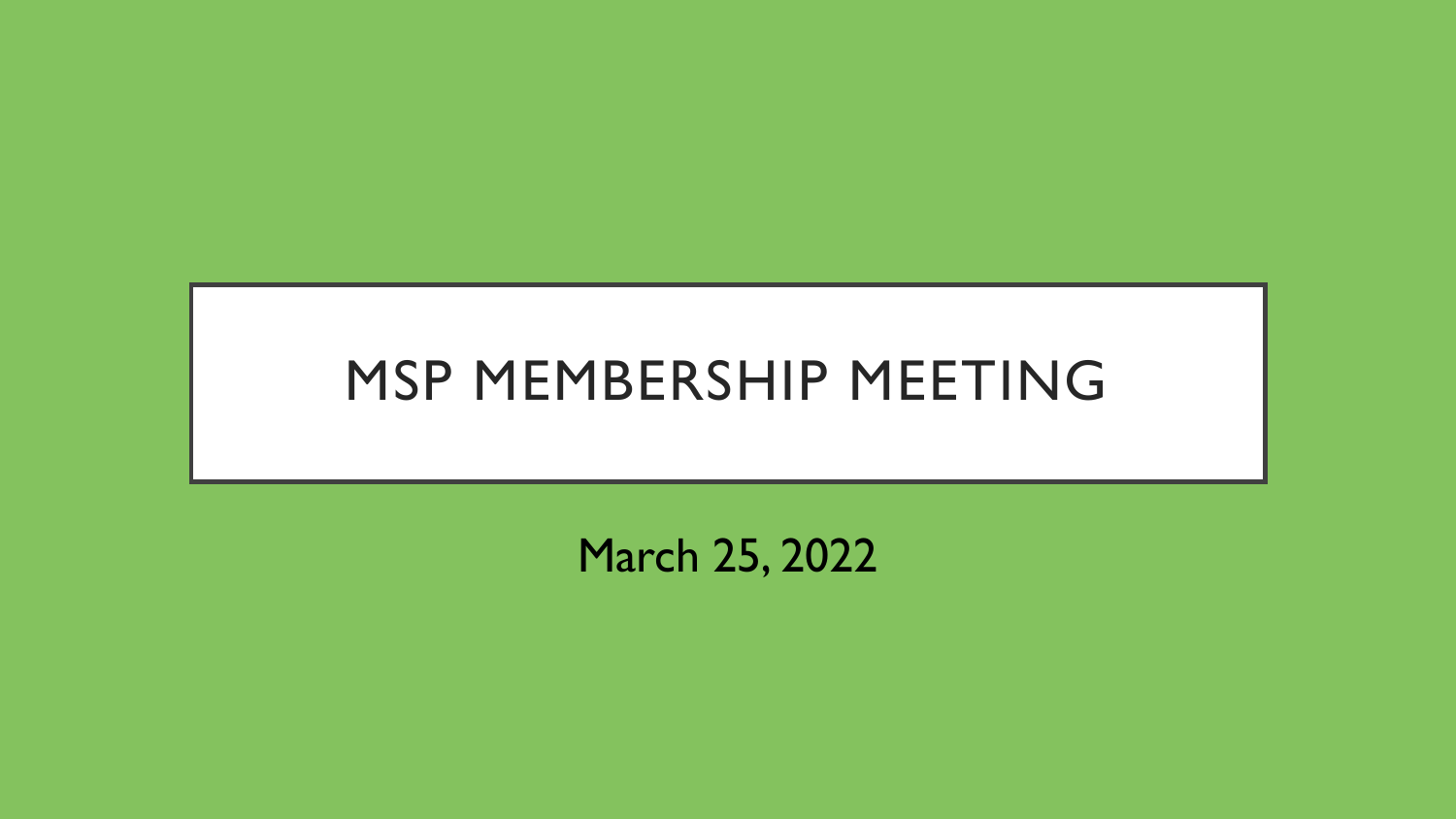#### AGENDA

- Welcome and ground rules 12:00-12:05
- Health and safety updates 12:05-12:15
- Bargaining report 12:15-12:45
- Questions and discussion 12:45-1:00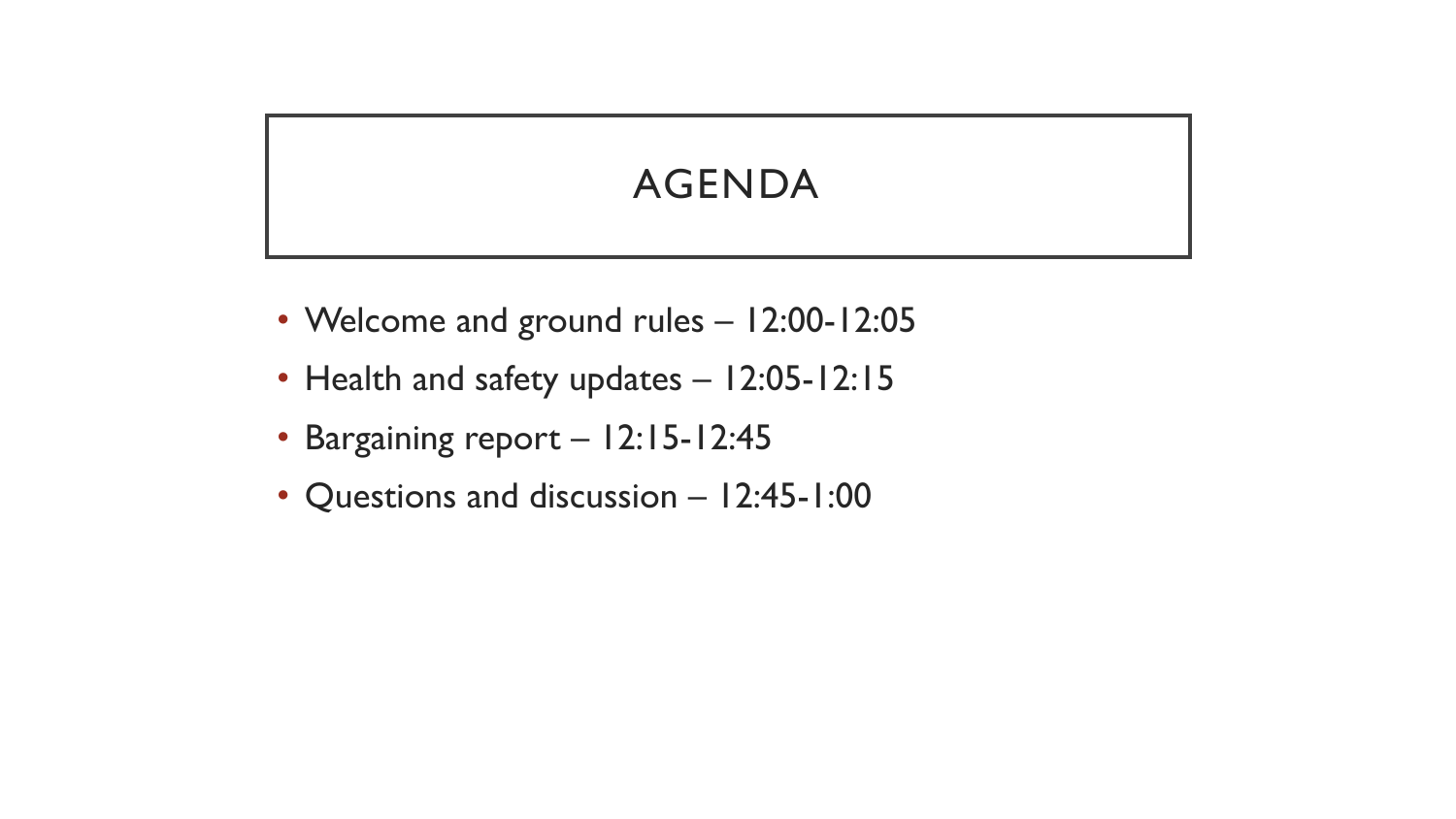#### GROUND RULES

- Welcome! This meeting is for MSP members only.
- Please do not record or photograph the meeting in any way.
- Feel free to type questions or comments into the Chat box but be patient because we have a lot of information to share today.
- All PowerPoint slides will be posted on the MSP website: [www.umassmsp.org](http://www.umassmsp.org/)
- If you have questions about your individual situation, please email them directly to  $msp@umass.edu$ . All queries to the union are confidential.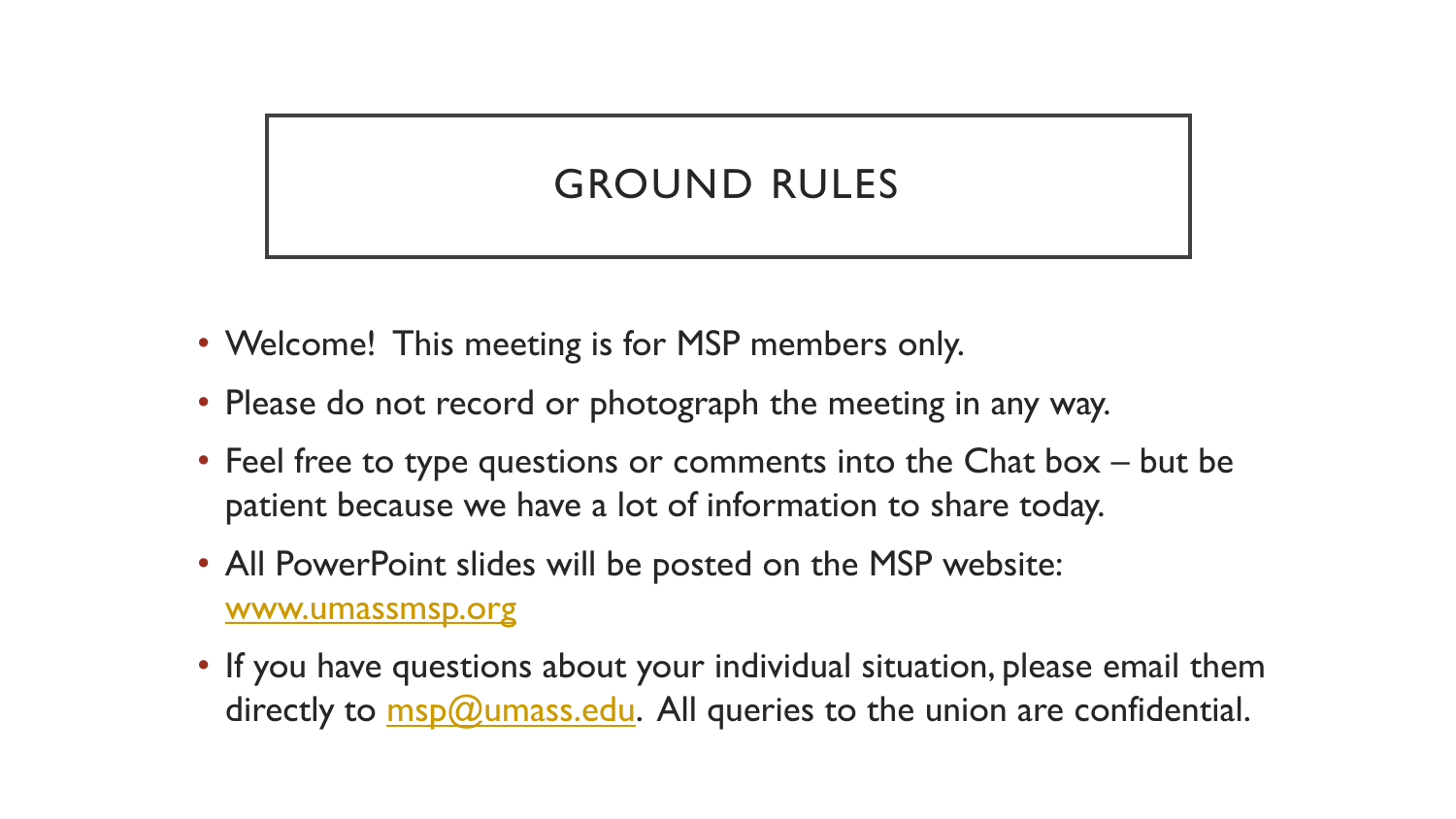#### HEALTH AND SAFETY

- Free PCR testing will remain available for UMass faculty, librarians, staff and students – and our household members
- Wastewater testing will continue on campus, with adaptive testing beginning this week in areas with elevated viral load
- Mask policy process was a fiasco. MSP and all other unions are filing "unfair labor practice" charges to protest the unilateral change.
- Masks are now optional faculty and staff may  $*$ ask $*$  people to wear masks in classrooms or work spaces, but cannot require it unless you have a medical accommodation. Reach out to MSP if you need help.
- The labor coalition is considering further actions, depending on COVID numbers on campus.
- Mask mandate could be reinstated if COVID cases rise dramatically.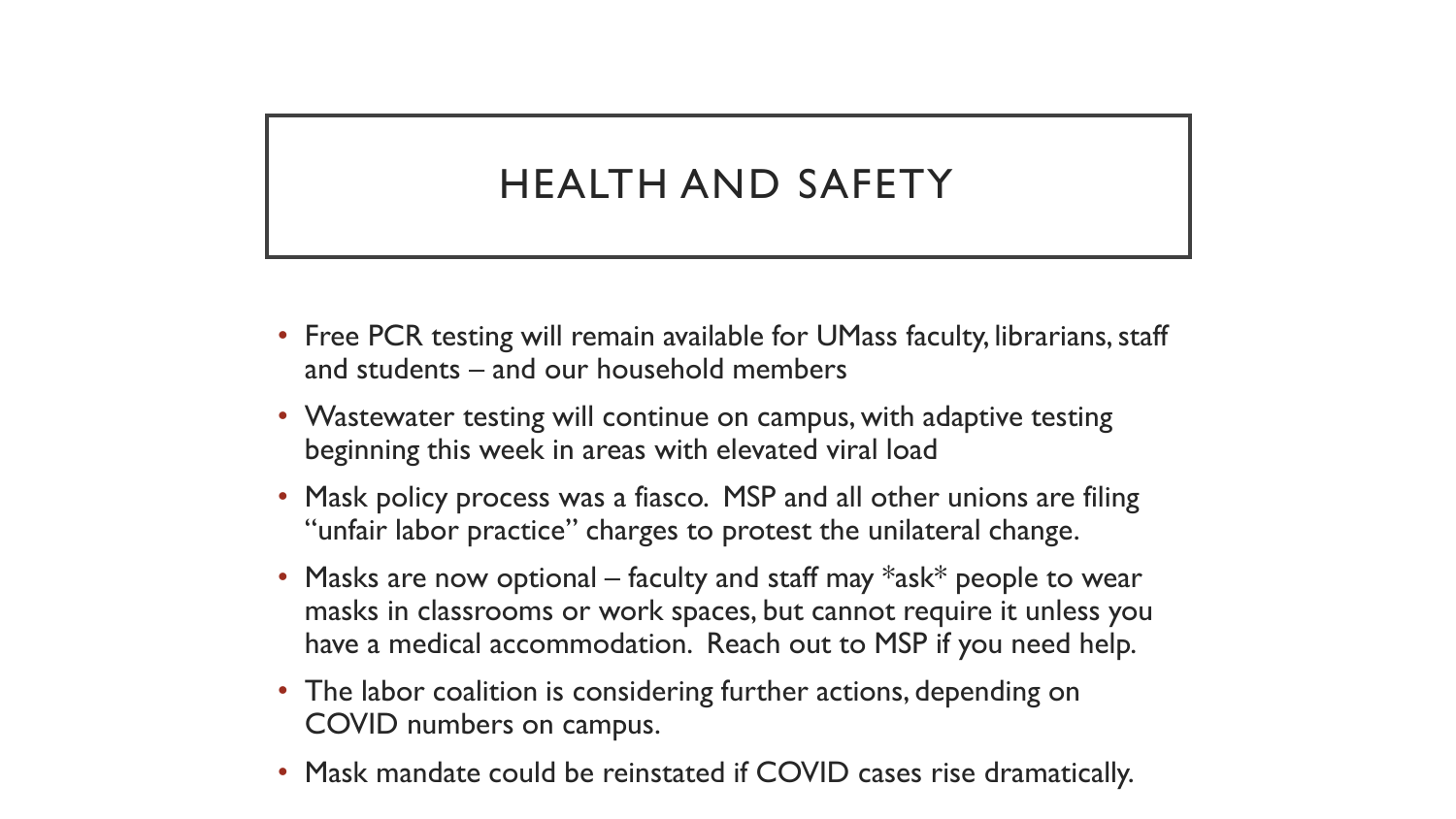#### ACCOMMODATIONS

MSP and the administration agreed in November 2021 to a policy that is in effect for this academic year. Apply through Accessible Workplace:

• "The University will continue to consider requests for reasonable accommodations to MSP members if they provide documentation from a health care provider that **they, or a member of their household, has a medical condition that places them at high risk of severe illness from COVID-19**. Requests for accommodation due to the medical condition of a household member must also demonstrate that the household member is not attending school, daycare or otherwise being exposed to congregate settings."

In addition, faculty and librarians have the right to work remotely temporarily if you are ill, or if you are caring for an ill family member at home, or if your child's daycare/school is closed for public health reasons.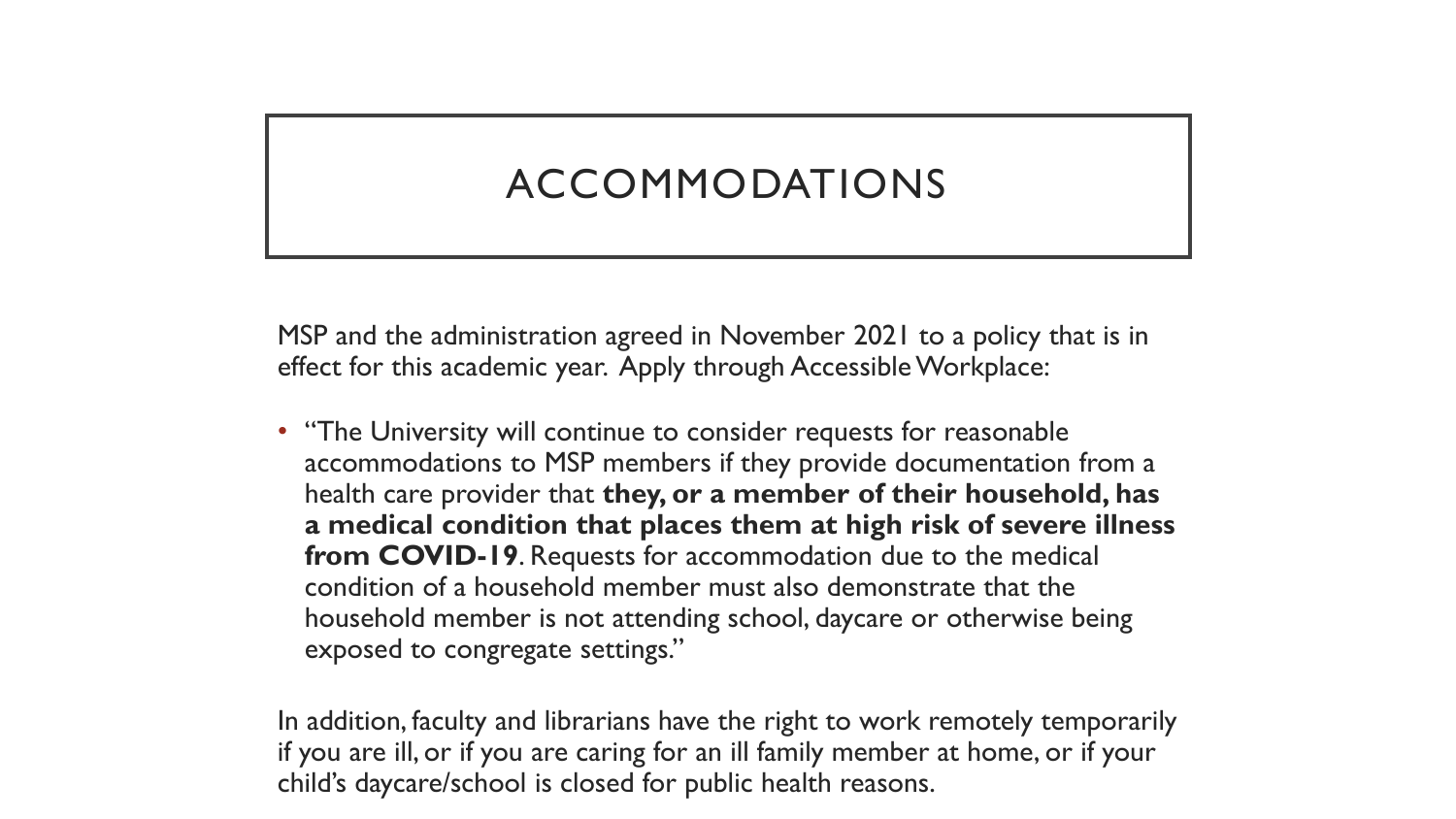## BARGAINING UPDATES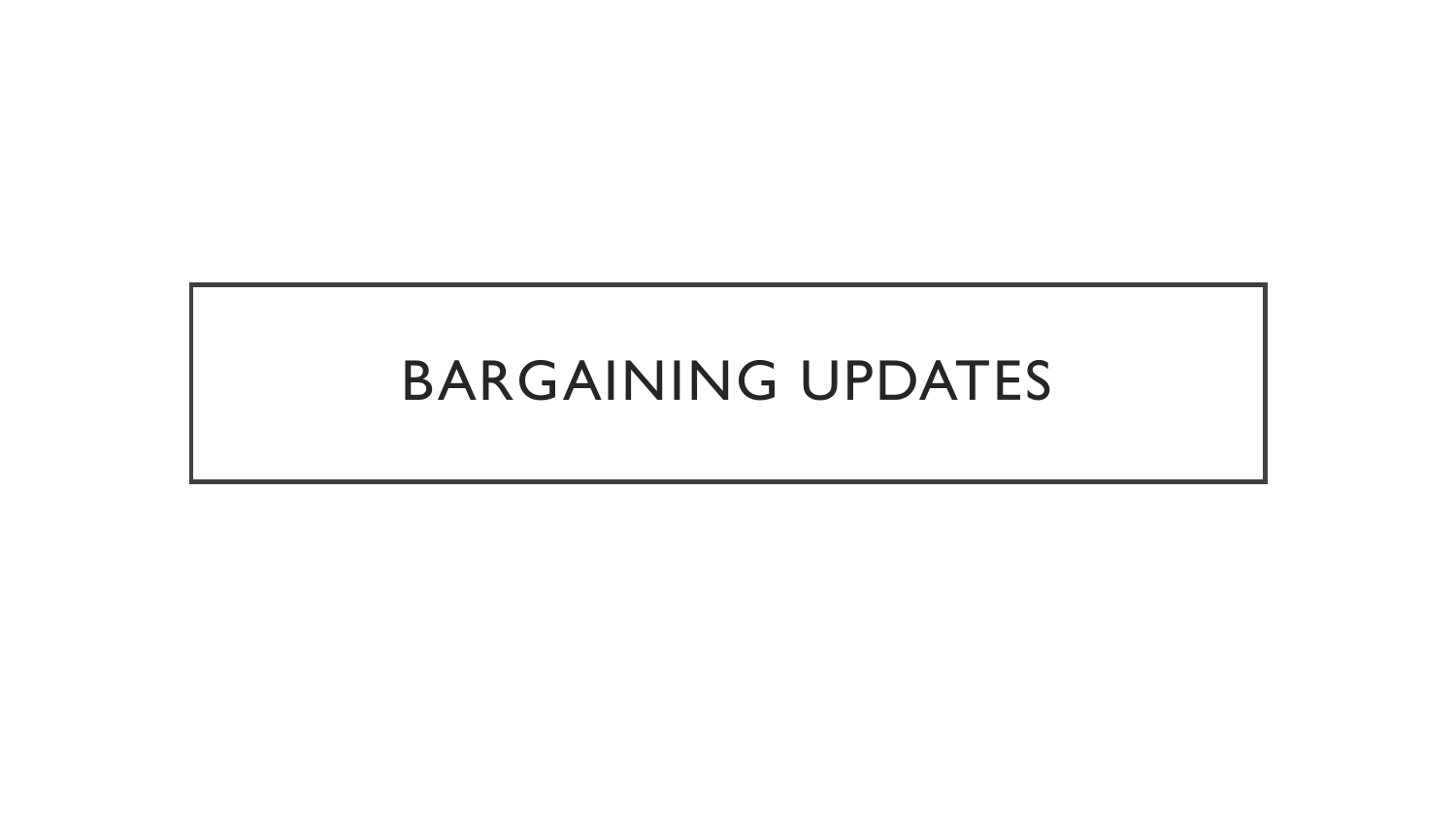#### WHEN IT ALL BEGAN...

- MSP bargaining team and bargaining support committees started our work on this contract in September 2019.
- We surveyed members, did research, developed proposals, worked in coalition with staff unions, wrote contract language on many issues.
- We had reached tentative agreements on some key issues by March 2020, when we pivoted to discuss COVID-related issues.
- We signed a one-year agreement in June 2020 that incorporated our tentative agreements on bereavement leave; promotions and salary floors for clinical, research, and extension faculty; Research Intensive Semester for all pre-tenure faculty; flex time process for librarians; holistic review for promotion to full professor, and more.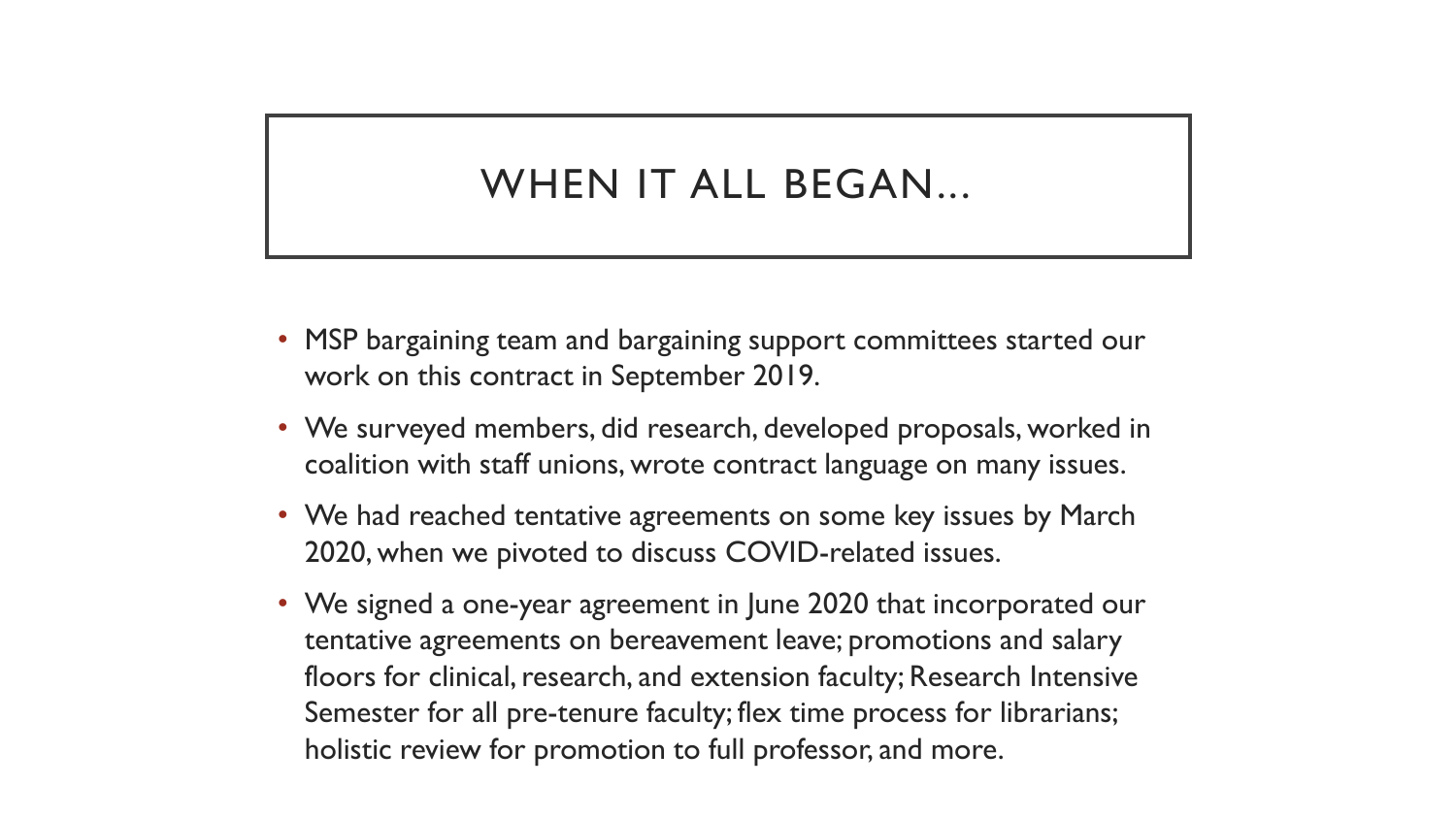#### WE NEGOTIATED AT LEAST SEVEN COVID-RELATED AGREEMENTS OVER TWO YEARS

- One-year crisis response agreement, including workload adjustments for remote teaching -- signed 6/29/20
- MOA re: reopening campus Fall 2020 -- signed 8/19/20
- MOA re: Spring 2021 student evaluations -- signed 4/15/21
- MOA re: COVID-related Matters (expansion of childcare/eldercare funds; extensions to spend start-up, research, and other time-limited funds; auto TDY delay for those hired after 5/1/20; expedited TDY delay process for additional COVID-related requests; health and safety protocols and equipment; buyouts of workload adjustment course releases; no penalty to NTT faculty for use of credit toward continuing appointment or promotion) -- signed 5/21/21
- MOA re: COVID Vaccinations -- signed 8/6/21
- MOA re: Fall 2021 student evaluations -- signed 10/12/21
- MOA re: ADA accommodations -- signed 11/11/21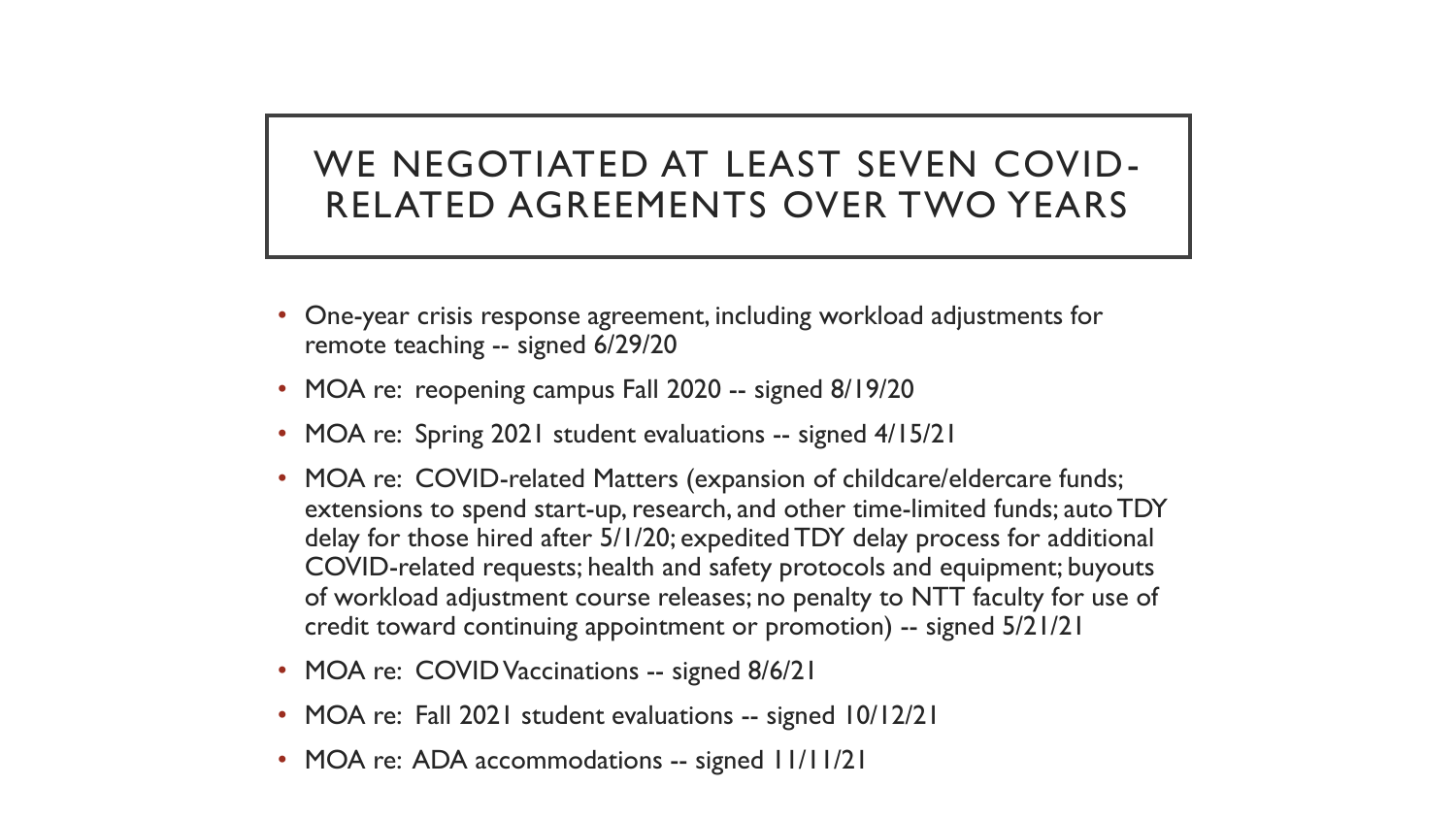#### 2020-2023 CONTRACT: WHERE WE WERE LAST YEAR

- Governor Baker originally offered parameters of 1%/1%/1%.
- Unions protested and parameters eventually increased to 2.5%/2%/2% plus a one-time bonus.
- Administration offered MSP only 1% raises across the board (plus the one-time bonus), with the remaining funds to go to a merit pool, half of which is controlled by deans
- Administration said they would only meet our demands if we agreed to a package that included significant takebacks...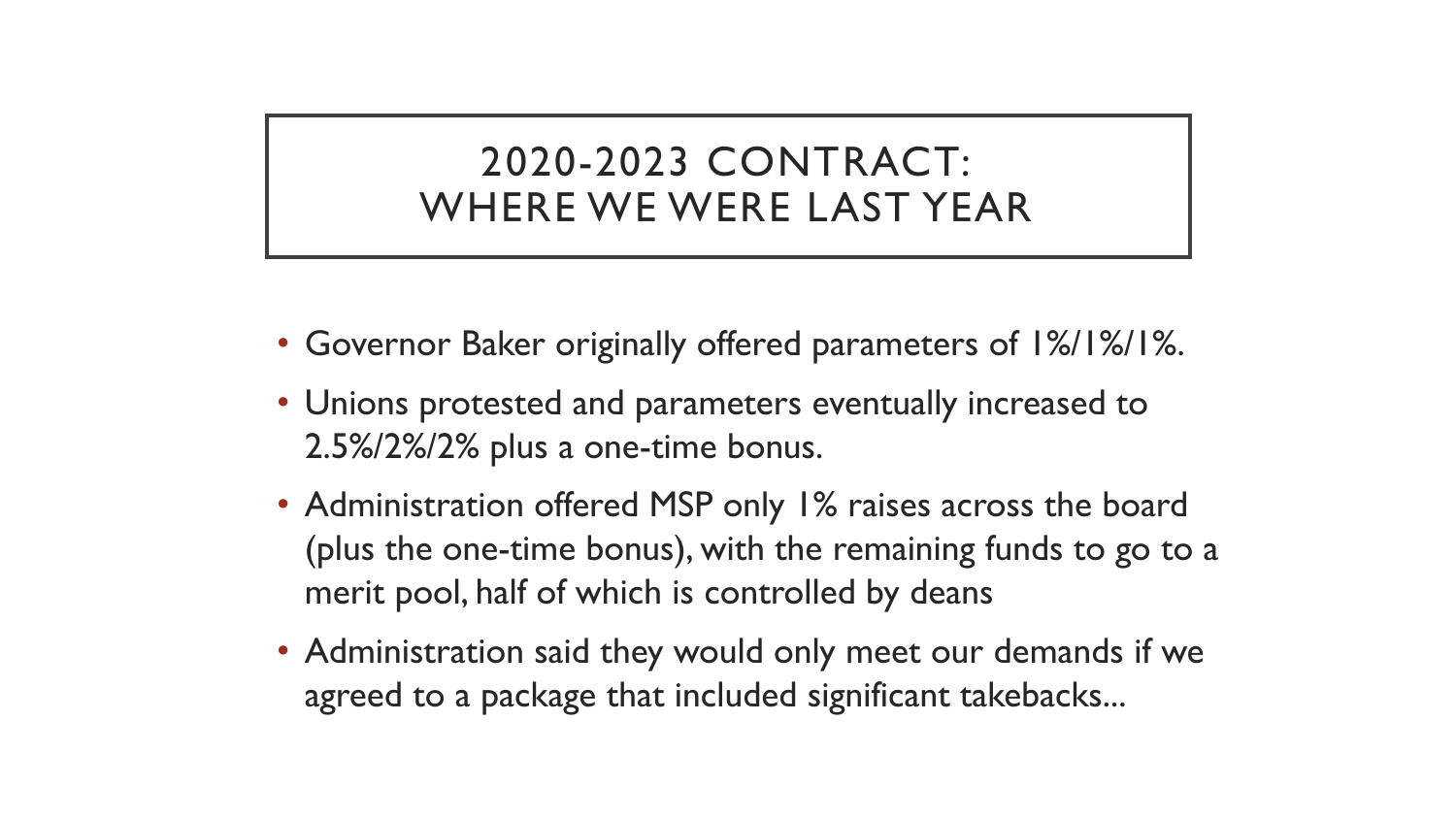#### ADMINISTRATION'S PROPOSED TAKEBACKS

- Increase probationary period for NTT faculty from 3 years to 6 years before continuing appointment, with required review process and criteria (later amended to 4 years)
- Require rigorous tenure-like process for promotion to Senior Lecturer, including external and internal letters and standard of "excellence" in teaching and service
- Expand use of NTT titles including Visiting Assistant Professors, Advanced Trainees, Senior Fellows, with no job security nor Continuing Appointment
- Academic calendar: Start the academic year on August 25 going forward
- Title IX: Make all faculty and librarians mandatory reporters
- AFR/ALR: Expand reporting form; contract private software company; allow data mining for administration reporting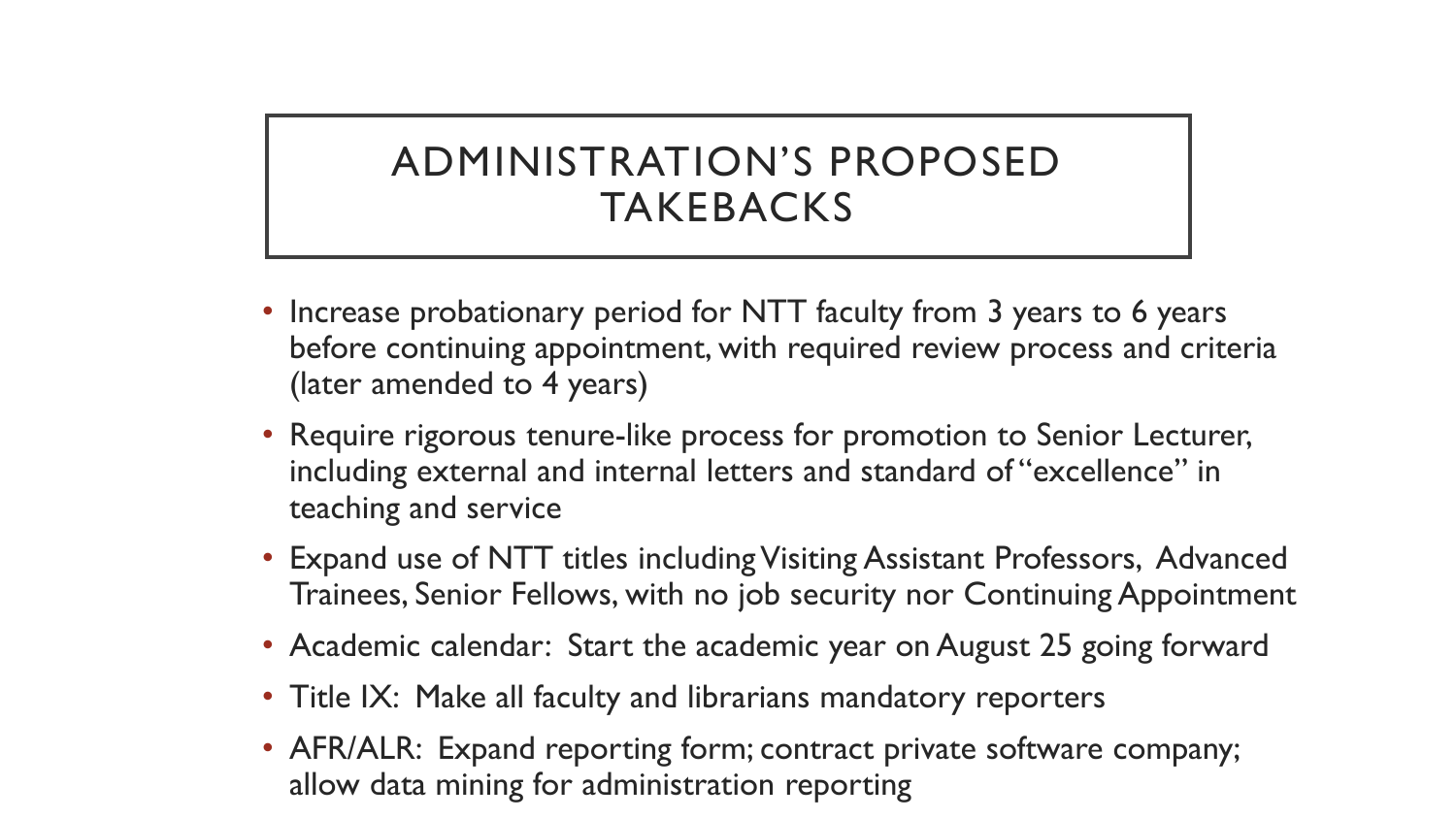#### MSP'S RESPONSE

- Pushed back on all proposed takebacks in bargaining
- Brought NTT faculty to testify at bargaining about their work and why the administration's proposals are bad for UMass programs, students, and faculty
- Brought experts on Title IX to testify at bargaining about how it harms survivors to eliminate their control over the reporting process
- Circulated letter from feminist scholars about Title IX policies; signed by almost 100 faculty members
- Regular member updates (which the administration received) including updates to departments; regular information shared at department meetings; MSP reports at Faculty Senate meetings, etc.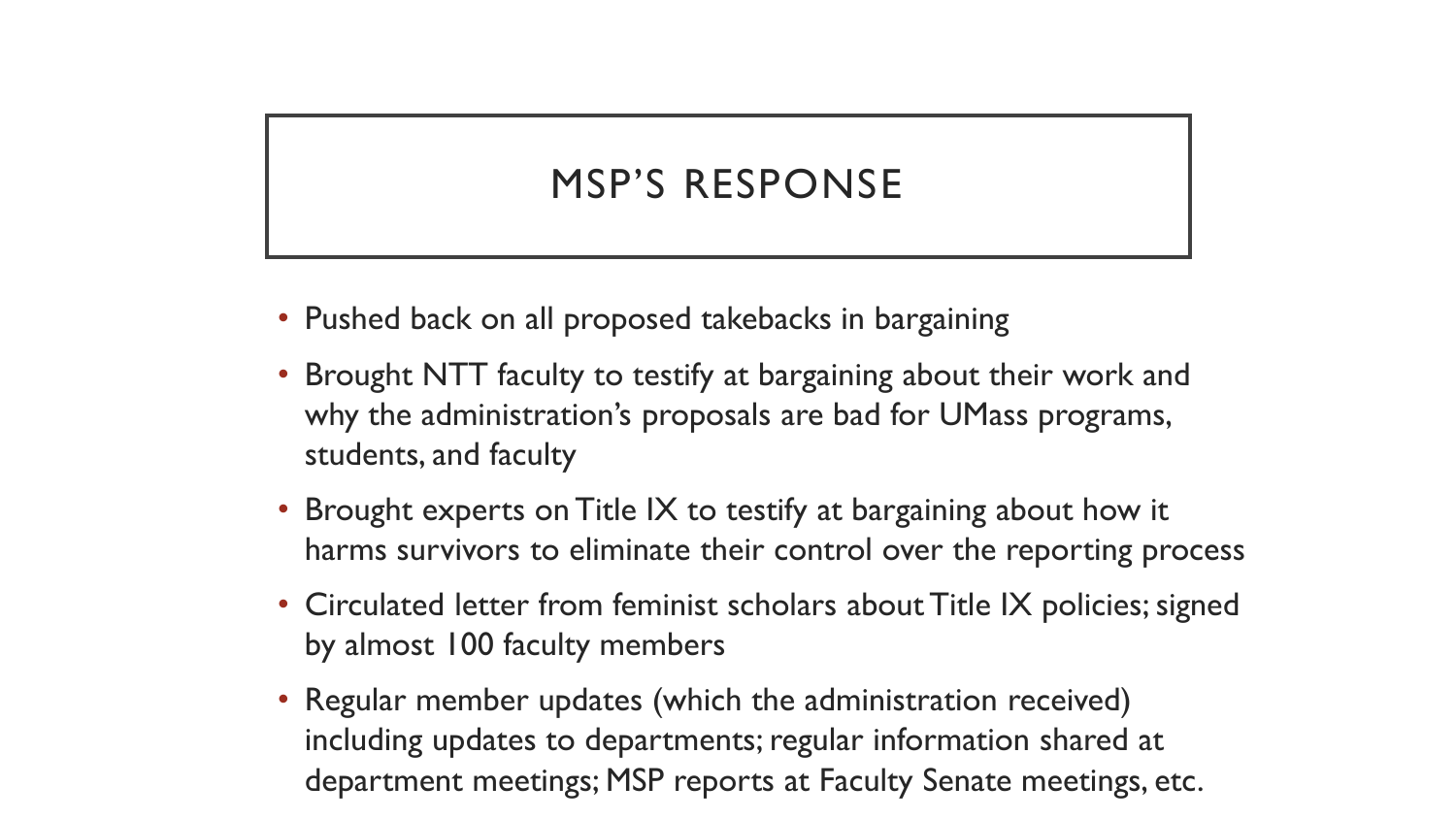#### MSP'S RESPONSE, CONTINUED

- Prepared grievances around workload/staffing and other issues
- On-campus multi-union action around health and safety and to demand fair contracts, attracted significant media attention
- Planned letter-writing to key administrators responsible for bad proposals; informed administration of plans
- Scheduled emergency membership meeting to mobilize members postponed to allow negotiations
- Many angry emails to administrators about mask policy and process
- Planned escalation including protests at events for incoming students
- Last week, administration said they wanted to "avoid further unrest"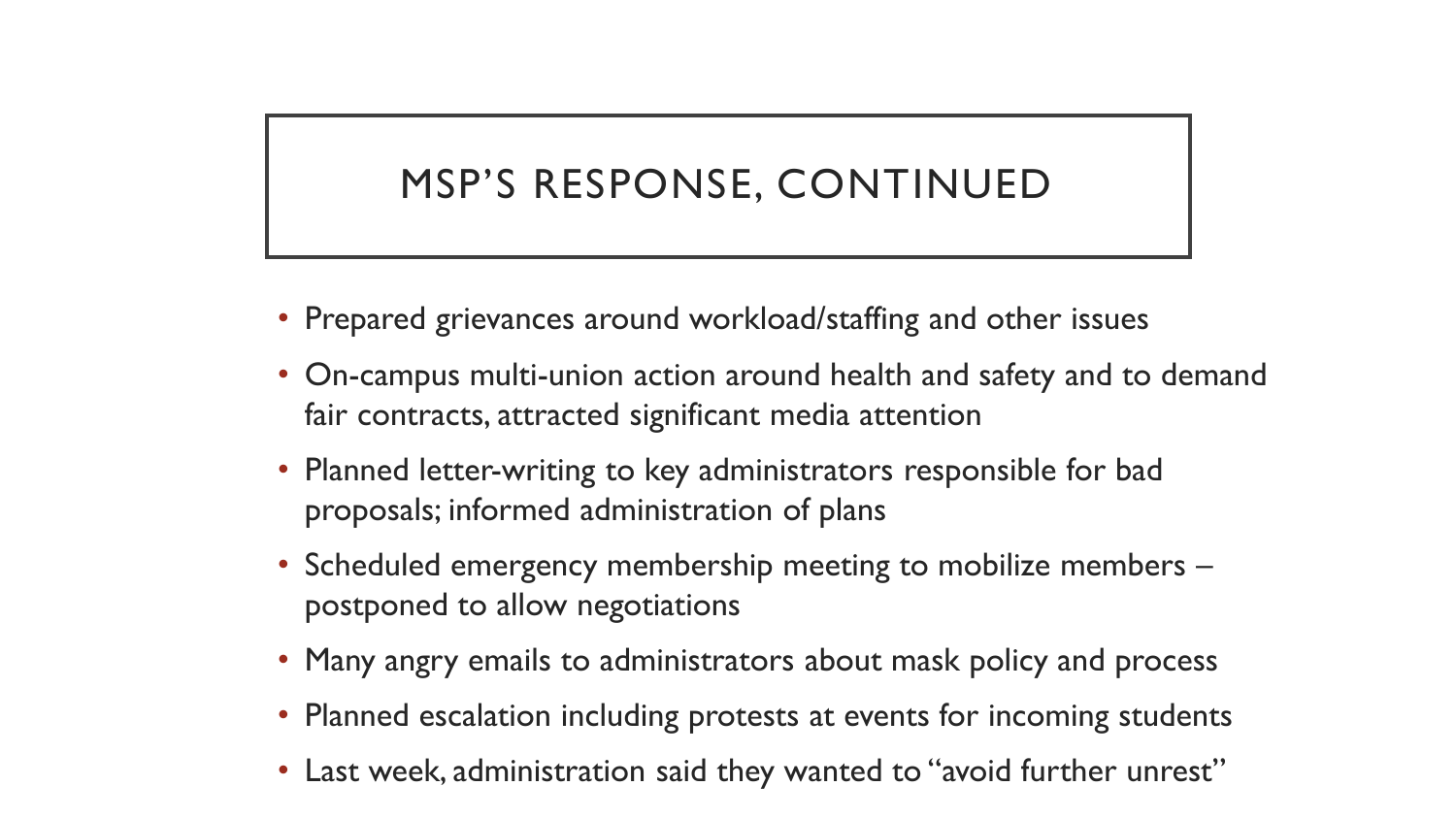#### STAFF UNIONS (PSU, USA, AFSCME)

- All settled contracts, ratified, and sent to the legislature for funding
- All got the statewide parameters (2.5%/2%/2% raises plus bonus)
- All dropped the joint coalition proposals (salary, climate change, full staffing, etc.)
- None were forced to take major concessions
- None got major improvements in wages, working conditions, or benefits
- Other state universities and community college units also settled for the same parameters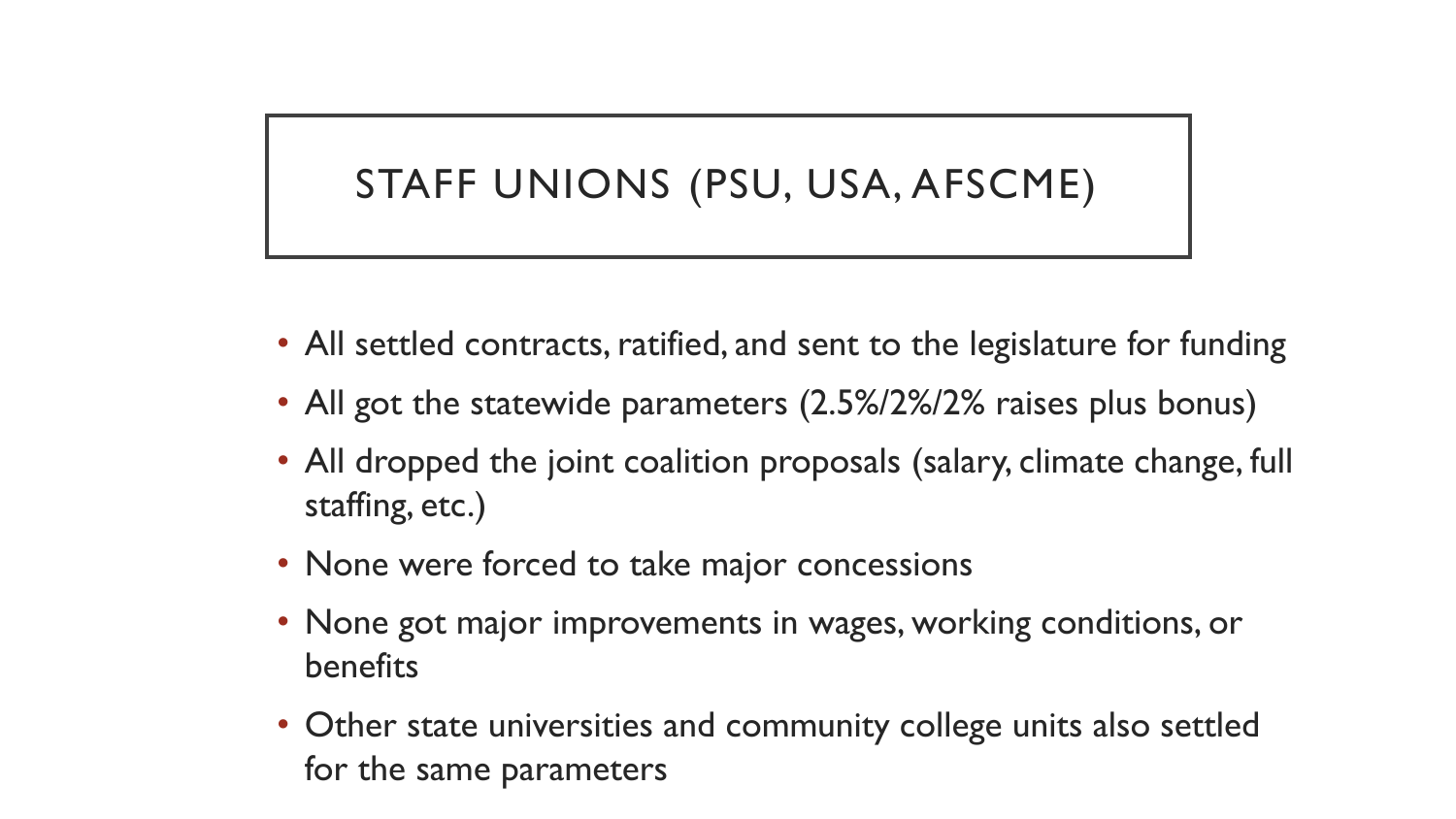#### MSP TENTATIVE AGREEMENTS: **MONEY**

- July 1, 2020: 2.5% raise
- July 1, 2021: 2% raise
- July 1, 2021: one-time "Covid recognition payment" of 1.5% or \$1,000, whichever is higher (for employees on payroll at contract ratification time)
- July 1, 2022: 2% raise
- FULL retroactive pay  $=$  lump sum due upon funding the contract
- Possibility of "hazard pay" bonus of \$1,000 for **on-campus** employees during 2020-21 – depends on state funds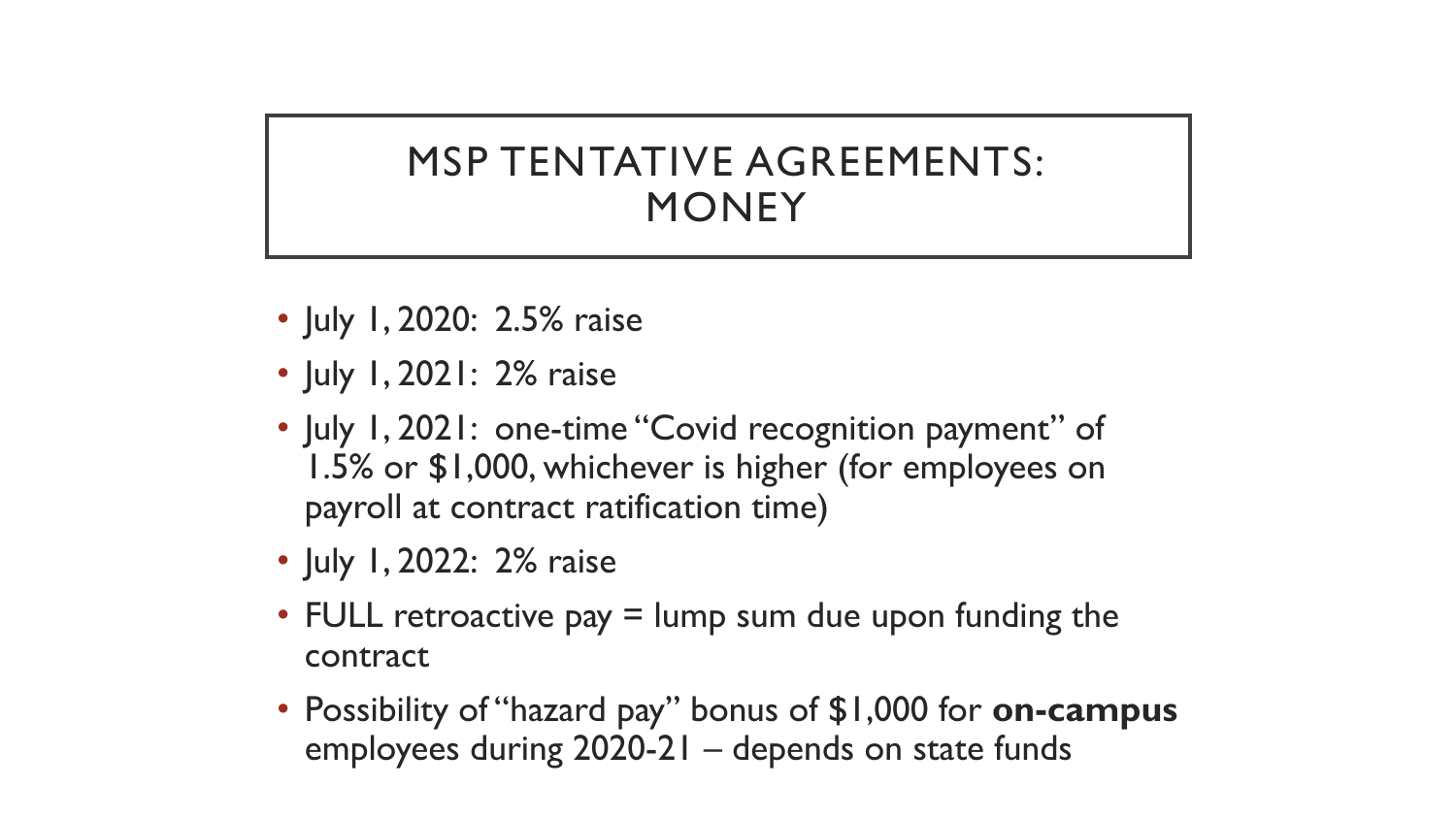#### MONEY, CONTINUED

Suppose salary is \$100,000 on June 30, 2020:

- 2.5% raise on July 1, 2020 new salary is \$102,500 on July 1, 2020
- 2% raise on July 1, 2021 new salary is \$104,550 on July 1, 2021
- 1.5% bonus on July 1, 2021 bonus is  $$1,568.25$
- 2% raise on July 1, 2022 new salary is \$106,641 on July 1, 2022

Suppose retro pay comes on July 1, 2022 – you would receive:

\$5,000 retro pay for 2020 raise + \$2,050 retro pay for 2021 raise + \$1,568.25 bonus

Total cash (bonus and retroactive): **\$8,618.25**

New base salary is **\$106,641** per year going forward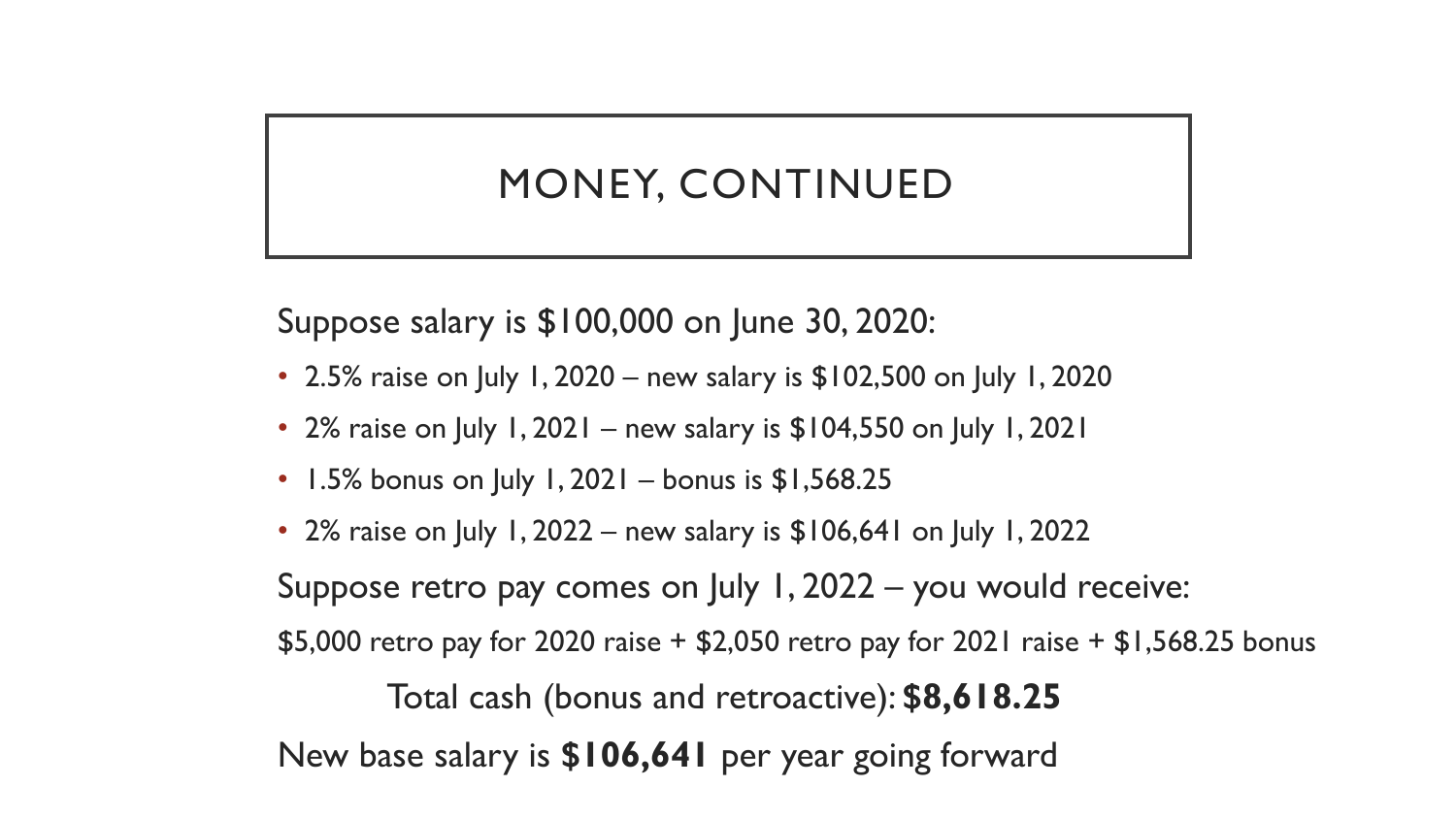#### PROGRESS ON GENDER AND RACIAL EQUITY

- Require departments to develop equitable workload plans
- Holistic teaching evaluations design process to be implemented in fall 2023
- Multi-union committee to recommend childcare improvements
- Increase MSP childcare and elder care assistance fund to \$150,000/year accessible for all bargaining unit members
- Implement new pay equity process
- Equity for clinical faculty clinical credits count as regular course credits
- Revise contract to include gender-inclusive language throughout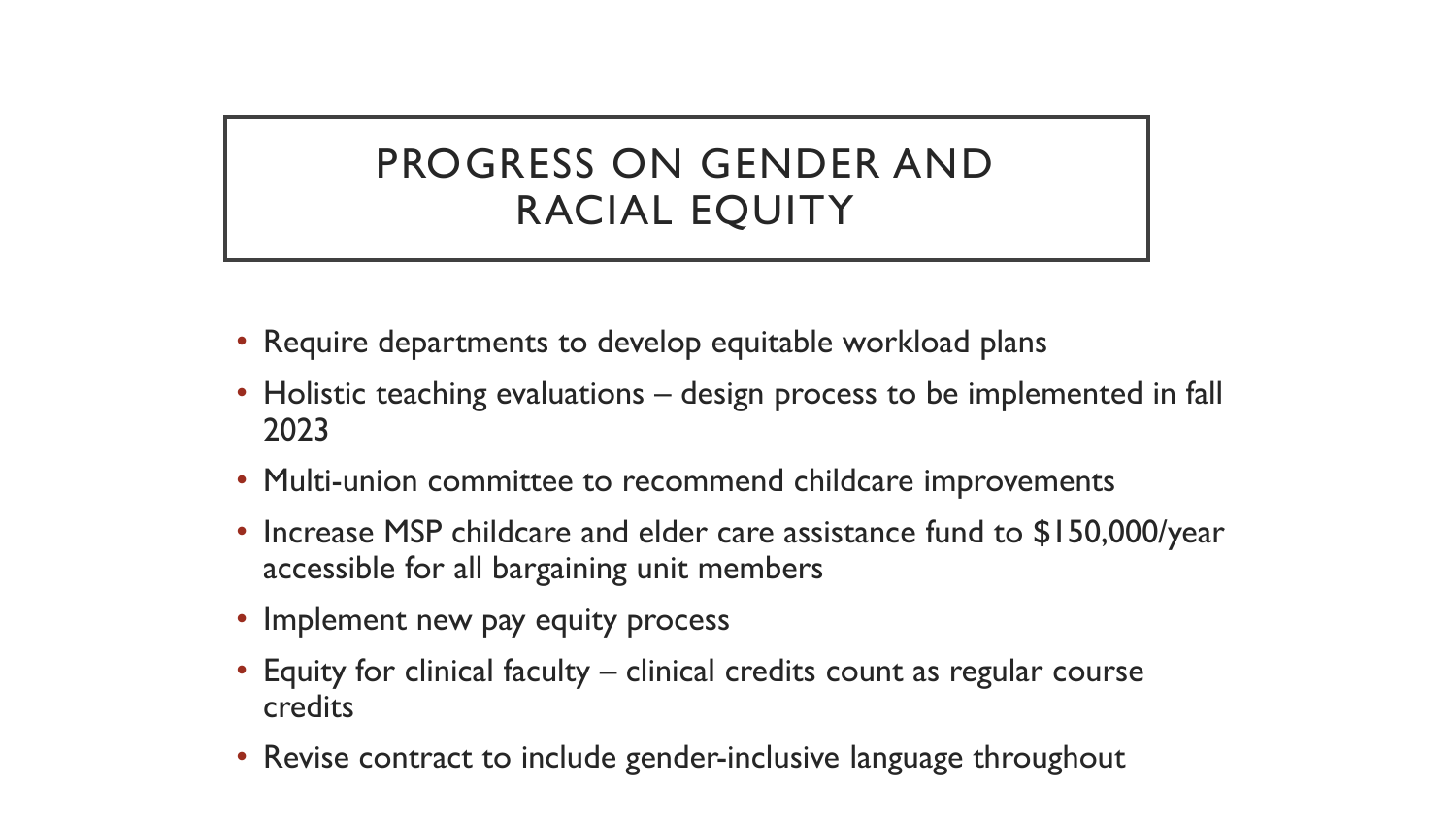### MORE PROGRESS

- Eliminate waiting period for parental leave for librarians and NTT faculty who can fulfill the one-year return obligation
- Mid-career fellowships: create one-semester teaching release program to support promotion from Associate to Full Professor
- Equalize fellowship access; top off salary for prestigious awards
- Librarian equity in eligibility for internal awards and seminar opportunities
- Reduce race and gender inequities upon hire by recommending candidates meet with MSP for advice on negotiations and union contract
- MSP conduct confidential exit interviews with all faculty and librarians who leave UMass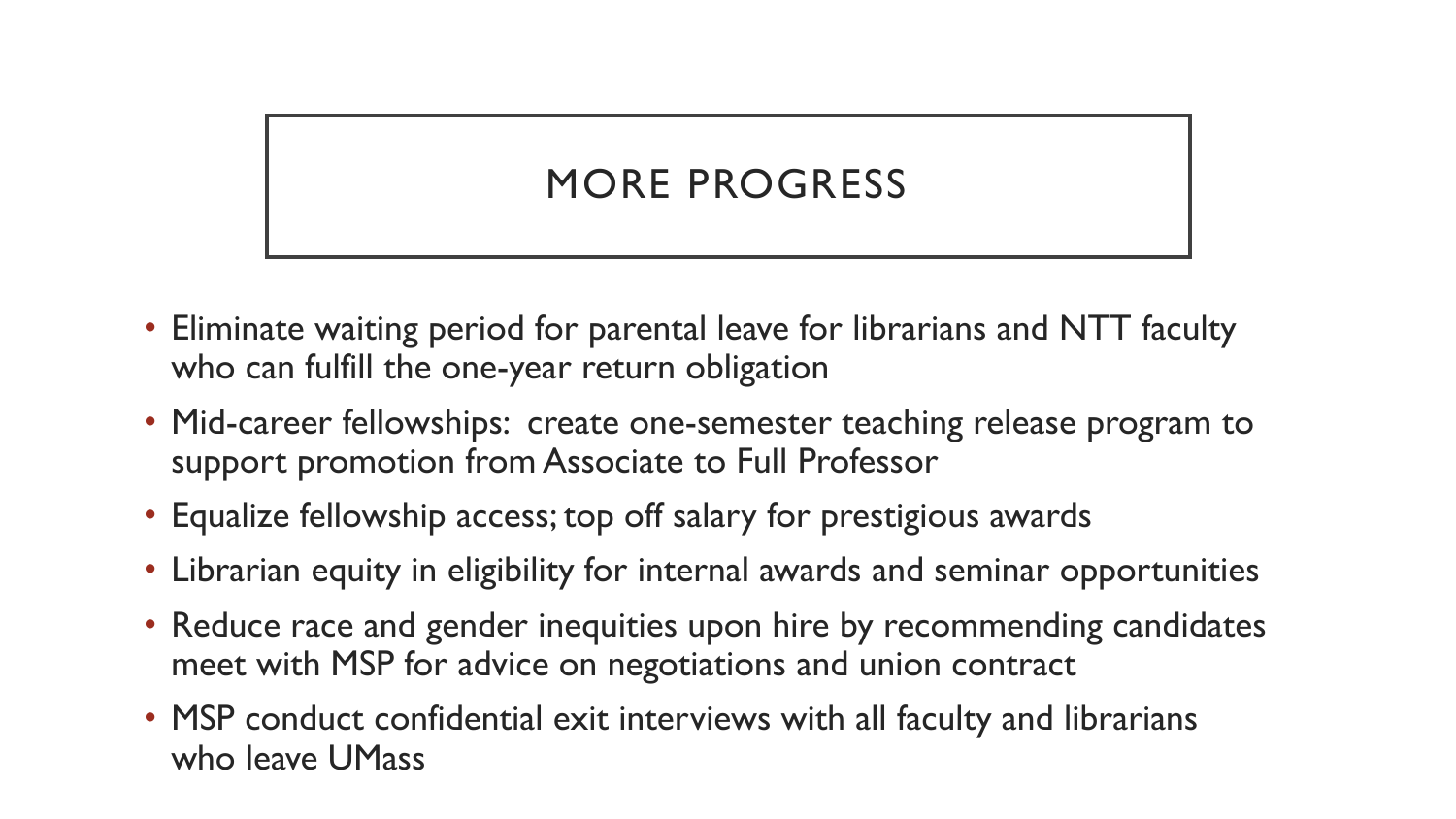#### MORE PROGRESS

- Increase salary floors for librarians at all ranks.
- Increase salary floors for starting lecturers, and full professors
- Climate justice: Multi-union-administration parking/transportation committee to consider bicycle and pedestrian accommodations, yearround transit service to facilitate non-automobile commuting, EV charging stations, Occasional Parking Permits and carpool programs, and PVTA service, including free bus service during summer
- Buildings and facilities: Strengthen health and safety language in contract; specify remedies for "sick buildings" and unsafe space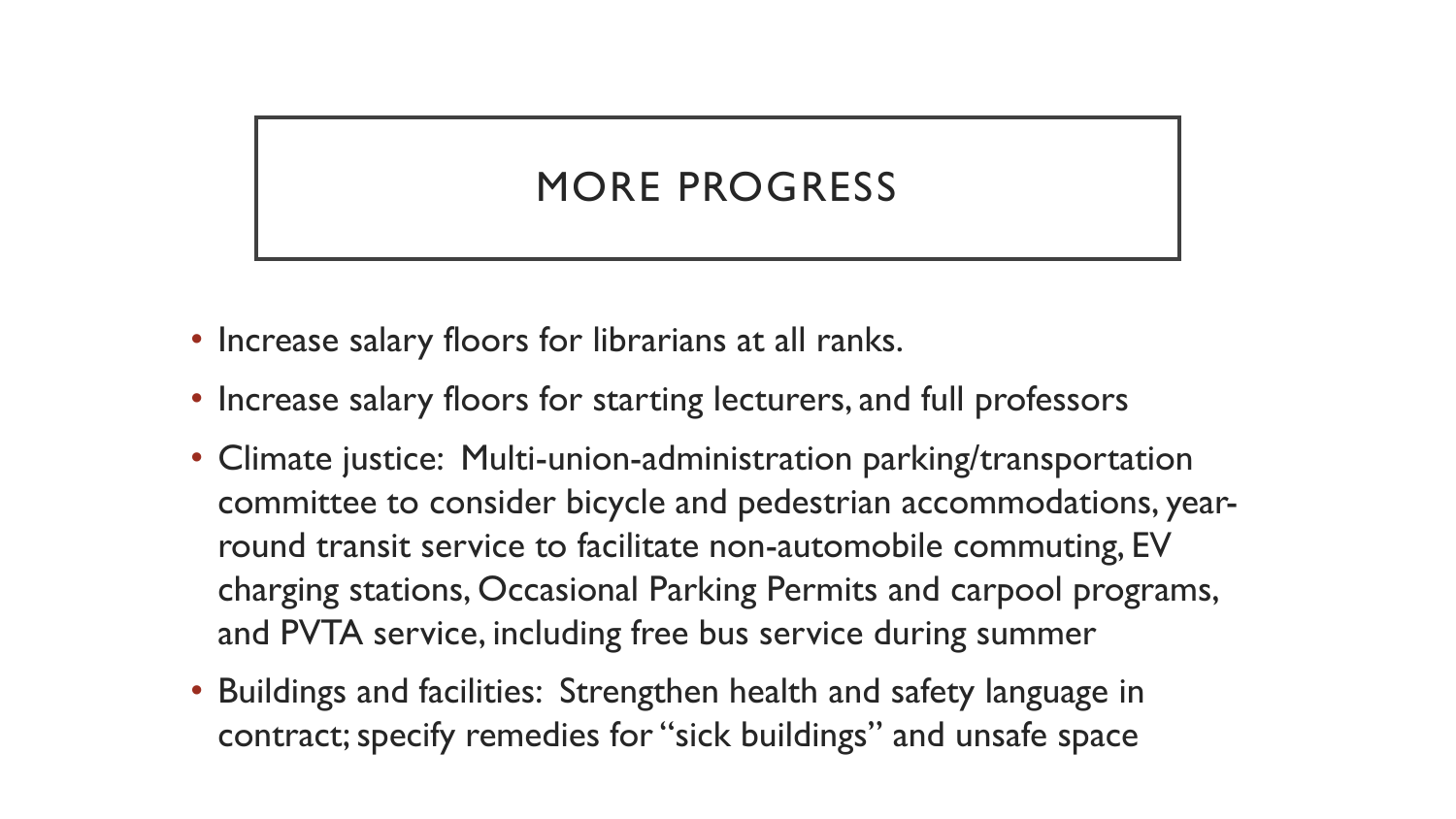#### COMPROMISES ON ADMINISTRATION PRIORITIES

- Academic calendar: If the Faculty Senate approves a schedule that begins before September 1, MSP will engage in expedited bargaining
- Title IX: No change to reporting rules. Faculty will include language in syllabus indicating if we are mandatory reporters, and provide information about confidential resources for students
- Continuing appointment: Remains after 3 years. Agree to clear process and standards (TBD)
- NTT titles: Agree to working titles that retain all rights of lecturers; clarity on clinical faculty beyond College of Nursing
- AFR/ALR: Agree to postpone new system; involve MSP in process. Option of providing updated CV and narrative statement. Opt in only to data mining.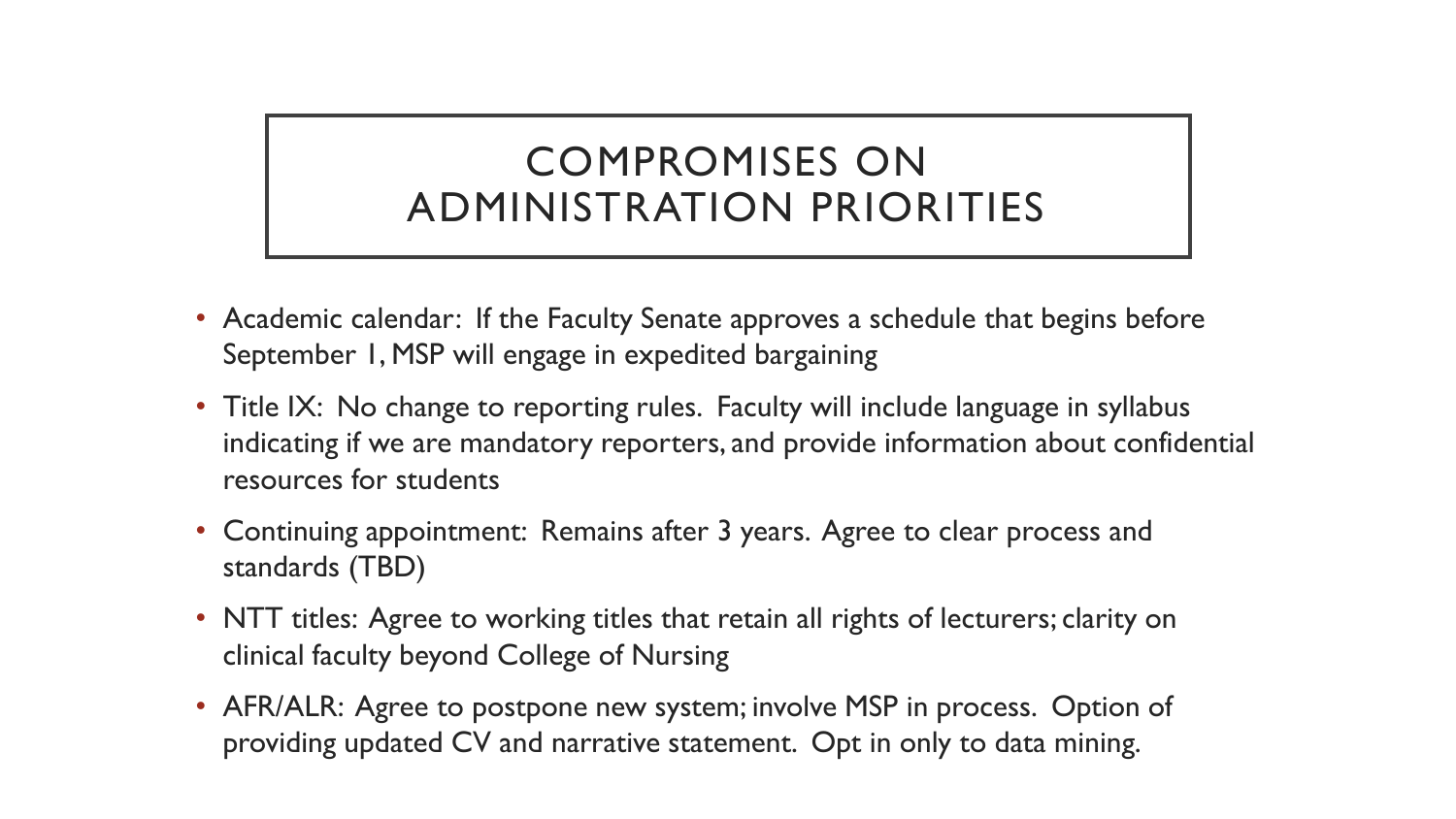#### FOR NEXT YEAR....

- Economic improvements: raises to meet cost of living; merit pay; longevity pay; increase salary floors and promotional bumps
- Dental, vision, hearing benefits
- Online education issues, including all UWW instructors in the MSP; defining multi-modal teaching; fair compensation; respond to "Flexible Learning"
- Teaching tenure track; NTT service by years not FTE; increase professional improvement fellowships
- Continue work on climate justice, childcare access, gender/race equity
- Full staffing and increasing permanent faculty and librarian positions
- What else...??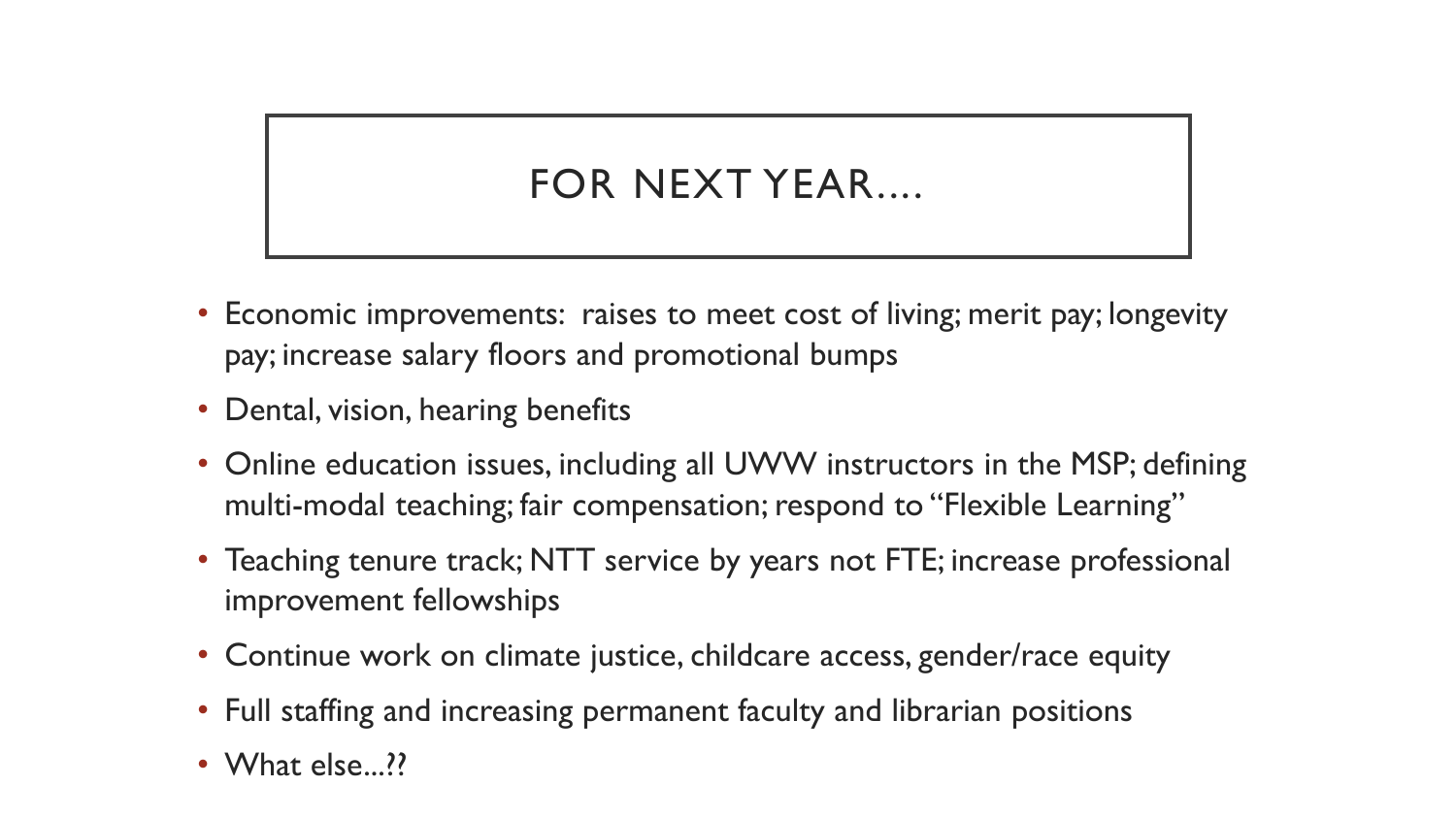#### NEXT STEPS

- These slides will be posted on the MSP website: umassmsp.org
- Open forum for question and answers: Tuesday, March 29 from 12:30-1:30 pm email **msp@umass.edu** to register
- Bargaining team will write contract language for remaining proposals; full summary of new contract language will be posted on the MSP website
- Ratification vote will be on Survey Monkey look out for the email
- Voting is planned for April 1-5, 2022
- Once ratified, the agreement goes to the UMass President's Office for approval, then to the Governor's office for approval, then to the legislature for funding. MSP and MTA will lobby for a supplemental budget.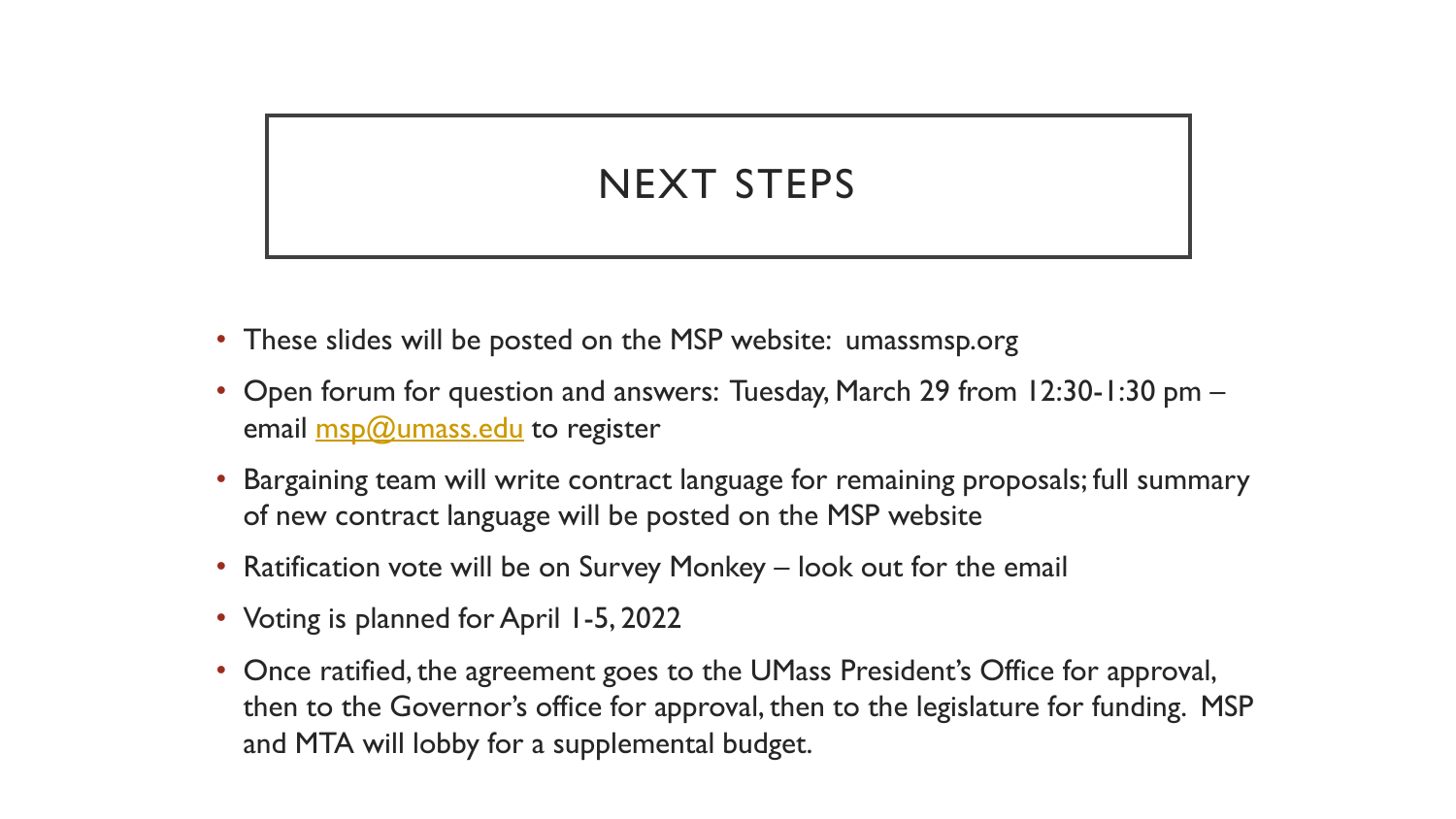#### THANK YOU

TO THE AMAZING MSP BARGAINING TEAM AND STAFF:

ASHA NADKARNI JACQUIE KURLAND K. ZDEPSKI MARC LIBERATORE EVE WEINBAUM HEATHER LAPENN LORI REARDON MICKEY GALLAGHER